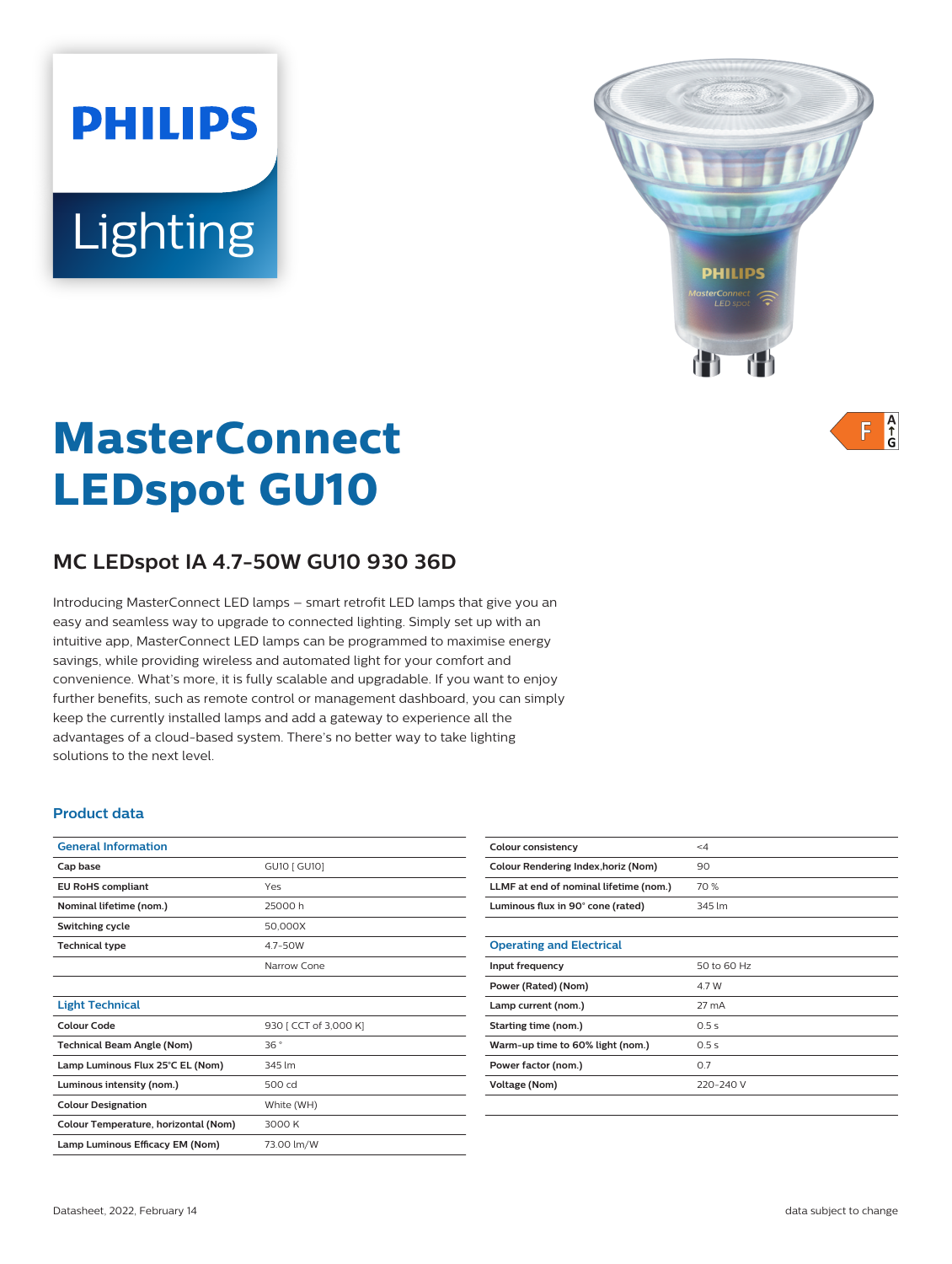## **MasterConnect LEDspot GU10**

| <b>Temperature</b>              |                     |  |
|---------------------------------|---------------------|--|
| T-Case maximum (nom.)           | 85 °C               |  |
|                                 |                     |  |
| <b>Controls and Dimming</b>     |                     |  |
| <b>Dimmable</b>                 | Wireless Dim        |  |
|                                 |                     |  |
| <b>Mechanical and Housing</b>   |                     |  |
| <b>Lamp Finish</b>              | Frosted             |  |
| <b>Bulb material</b>            | Plastic             |  |
| Product length                  | 100 mm              |  |
| <b>Bulb shape</b>               | PAR16 [ PAR 2 inch] |  |
|                                 |                     |  |
| <b>Approval and Application</b> |                     |  |
| <b>Energy Efficiency Class</b>  | E                   |  |
| Energy-saving product           | Yes                 |  |

| Approval marks                     | RoHS compliance                    |  |
|------------------------------------|------------------------------------|--|
| Energy consumption kWh/1,000 hours | 5 kWh                              |  |
|                                    | 387344                             |  |
|                                    |                                    |  |
| <b>Product Data</b>                |                                    |  |
| Full product code                  | 871869969394700                    |  |
| Order product name                 | MC LEDspot IA 4.7-50W GU10 930 36D |  |
| EAN/UPC - product                  | 8718699693947                      |  |
| Order code                         | 929002253802                       |  |
| SAP numerator - quantity per pack  |                                    |  |
| Numerator - packs per outer box    | 10                                 |  |
| <b>SAP</b> material                | 929002253802                       |  |
| SAP net weight (piece)             | $0.052$ kg                         |  |

#### **Dimensional drawing**



| Product                            |             |  |
|------------------------------------|-------------|--|
| MC LEDspot IA 4.7-50W GU10 930 36D | 50 mm 54 mm |  |
|                                    |             |  |

**MC LEDspot IA 4.7-50W GU10 930 36D**

#### **Photometric data**





**MasterConnect LEDspot 4,7W PAR16 GU10 930 36D MasterConnect LEDspot 4,7W PAR16 GU10 930 36D**